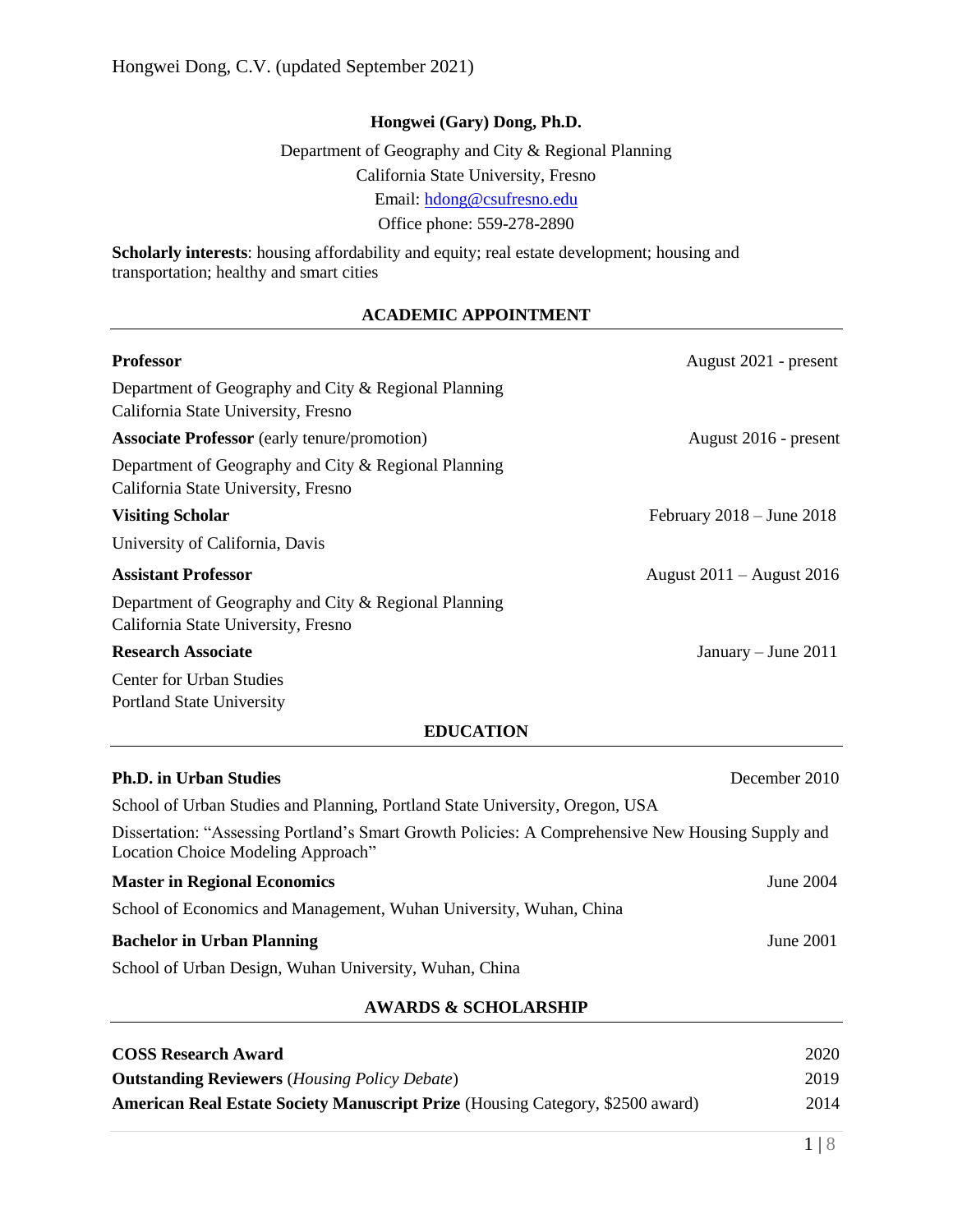# **Johanson Faculty Entrepreneurship Fellows** 2019-present **Coleman Foundation Faculty Entrepreneurship Fellows** 2014-2018

### **RESEARCH ARTICLES IN PEER-REVIEWED JOURNALS**

**Dong, Hongwei,** H. Sun, & T. Zhang. 2021. Urban Recovery from the COVID-19 Pandemic in Beijing, China. *The Professional Geographer,* accepted for publication.

**Dong, Hongwei**. 2021. Exploring the Impacts of Zoning and Upzoning on Housing Development: A Quasi-Experimental Analysis at the Parcel Level. *Journal of Planning Education and Research*, advance online publication.

Featured in: Jake Blumgart. 2021. Does upzoning drive new development?, *City Monitor*. Link: <https://citymonitor.ai/housing/homeownership/does-upzoning-drive-new-development>

**Dong, Hongwei**. 2021. Evaluating the impacts of transit-oriented developments (TODs) on household transportation expenditures in California. *Journal of Transport Geography,* advance online publication. DOI: 10.1016/j.jtrangeo.2020.102946

**Dong, Hongwei.** 2020. Higher-density development for lower-cost housing? Understanding the multifamily housing market and the role of density in multifamily home prices. *Journal of Planning Education and Research*, advance online publication. DOI: 10.1177/0739456X20912829

**Dong, Hongwei,** and J. Andrew Hansz. 2019. Zoning, density, and rising housing prices: A case study in Portland, Oregon. *Urban Studies*, 56(16): 3486-3503. DOI: 10.1177/0042098018813251

**Dong, Hongwei.** 2018. The impact of income inequality on rental affordability: An empirical study in large American metropolitan areas. *Urban Studies*, 55(10), 2106-2122. DOI: 10.1177/0042098017710380

Featured in: Richard Florida. 2017. Income Inequality Is Making Rent Even Less Affordable, *CityLab*. Link: [https://www.citylab.com/equity/2017/08/how-inequality-and-rents-go](https://www.citylab.com/equity/2017/08/how-inequality-and-rents-go-together/537798/)[together/537798/](https://www.citylab.com/equity/2017/08/how-inequality-and-rents-go-together/537798/)

**Dong, Hongwei.** 2017. Transit induced neighborhood change and the affordability paradox of TOD. *Journal of Transport Geography*, 63, 1-10. DOI: 10.1016/j.jtrangeo.2017.07.001

**Dong, Hongwei**, and B. Qin. 2017. Exploring the link between neighborhood environment and mental wellbeing: A case study in Beijing, China. *Landscape and Urban Planning*, 164: 71-80. DOI: 10.1016/j.landurbplan.2017.04.005

**Dong, Hongwei**. 2017. Does walkability undermine neighborhood safety? *Journal of Urban Design*, 22(1):59-75. DOI: 10.1080/13574809.2016.1247644

Wang, Chih-Hao, and **H. Dong**. 2017. Responding to the drought: A spatial statistical approach to investigating residential water consumption in Fresno, California. *Sustainability*, 9, 240: 1-15. DOI:10.3390/su9020240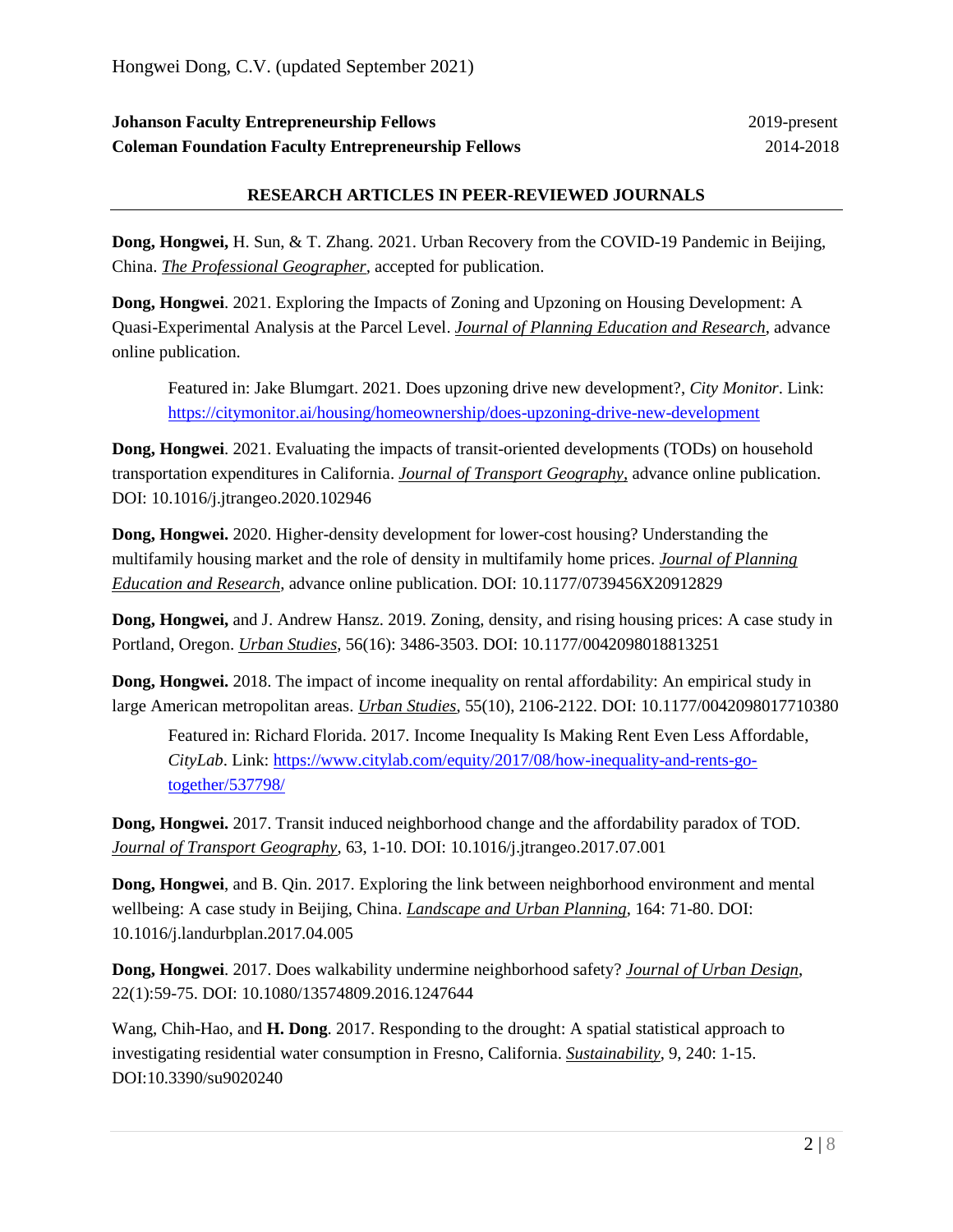**Dong, Hongwei**. 2016. If you build rail transit in suburbs, will development come? *Journal of the American Planning Association*, 82(4): 316-326. DOI: 10.1080/01944363.2016.1215258

**Dong, Hongwei,** and J. A. Hansz. 2016. The Geography of the recent housing crisis: the role of urban form. *Housing Policy Debate*, 26(1): 150-171. DOI: 10.1080/10511482.2015.1038575

**Dong, Hongwei**, L. Ma, and J. Broach. 2016. Promoting sustainable travel modes for commute tours: a comparison of the effects of home and work locations and employer-provided incentives. *International Journal of Sustainable Transportation,* 10(6): 485-494. DOI: 10.1080/15568318.2014.1002027

**Dong, Hongwei**. 2015**.** Were home prices in new urbanist neighborhoods more resilient in the recent housing downturn? *Journal of Planning Education and Research*, 35(1): 5-18. DOI: 10.1177/0739456X14560769

**Dong, Hongwei**, and P. Zhu. 2015. Smart growth in two contrastive metropolitan areas: a comparison between Portland and Los Angeles. *Urban Studies,* 52(4): 775-792. DOI: 10.1177/0042098014528396

**Dong, Hongwei** , and Y. Kou. 2014. Critiques and practices of smart cities: a literature review. *City Planning Review* (In Chinese), 38(11): 52-58.

**Dong, Hongwei**. 2013. Concentration or dispersion? Location choice of commercial developers in the Portland metropolitan area, 2000-2007. *Urban Geography,* 34(7): 989-1010. DOI: 10.1080/02723638.2013.778587

Zhu, P., **H. Dong,** and C. Wu. 2013. Do residents of smart growth neighborhoods in Los Angeles travel "smarter"? *Transportation Research Record: Journal of the Transportation Research Board,* Vol. 2397: 61-71*.* DOI: 10.3141/2397-08

**Dong, Hongwei**, and J. Gliebe. 2012. Assessing the impacts of smart growth policies on home developers in a bi-state metropolitan area: evidence from the Portland metropolitan area. *Urban Studies,* 49(10): 2219-2235. DOI: 10.1177/0042098011422575

**Dong, Hongwei**, and J. Gliebe. 2011. Forecasting new housing locations in integrated land use models: developer perspective in the Portland, Oregon, region. *Transportation Research Record: Journal of the Transportation Research Board,* Vol. 2255: 79-90. DOI: 10.3141/2255-09

# **RESEARCH GRANTS**

## **External Research Funds & Grants**

*Plan an Integrated Active Travel and Green Infrastructure System for Mental Wellbeing in Disadvantaged Communities through Crowdsourcing Technology*

## PI: **Hongwei Dong**

Co-PIs: Miguel Perez & Ming Li Founding agency: NSF (Smart & Connected Communities program) NSF Grant No. 1737380 Grant period: September 2017 – August 2018 Fund: \$99,485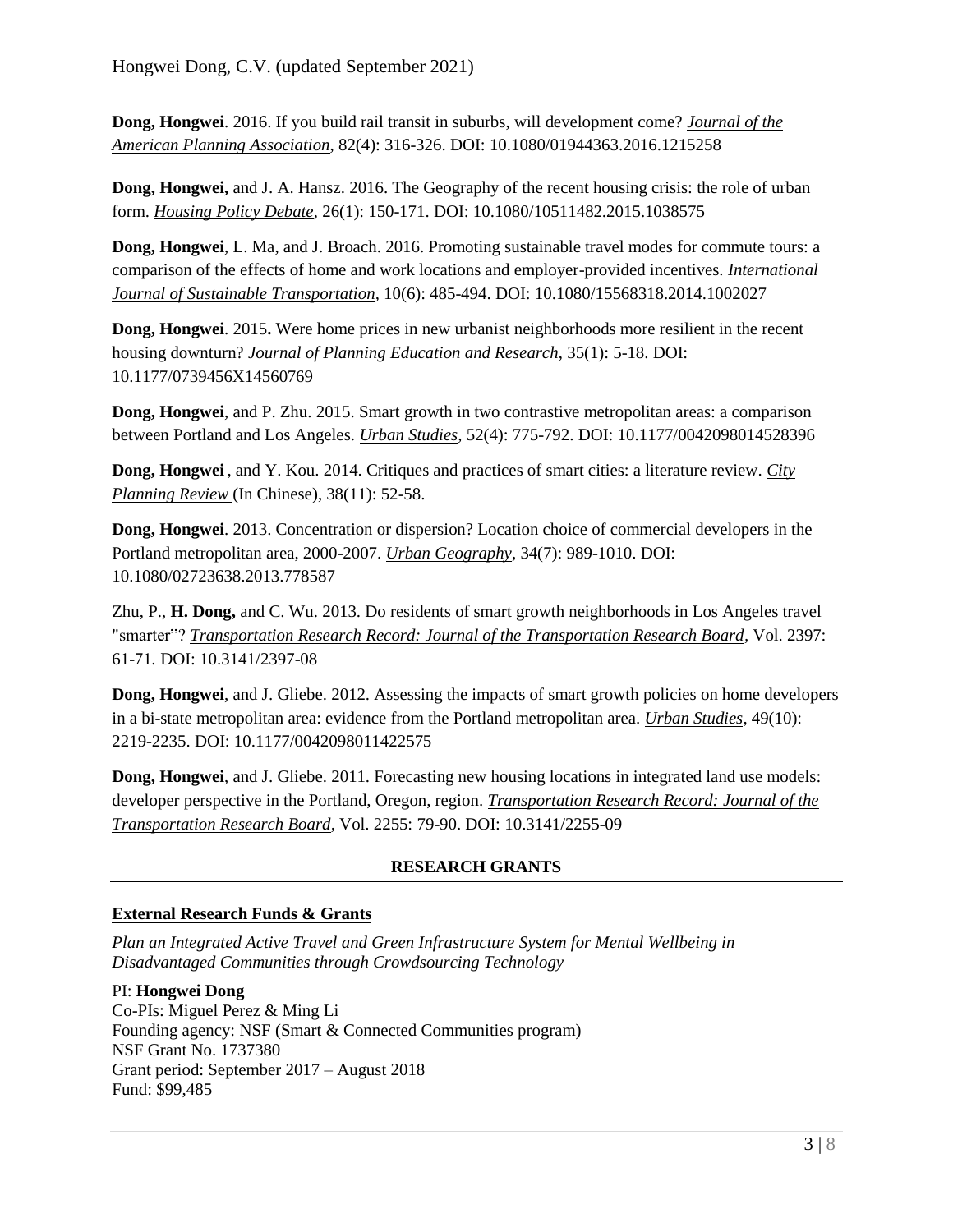## Hongwei Dong, C.V. (updated September 2021)

*Do Californian Residents Save Money on Transportation Costs by Living in Transit-Oriented* 

*Developments?*

# PI: **Hongwei Dong**

Founding/sponsoring agency: State of California SB1 2017/2018: Trustees of the California State University Grant period: April – December 2020 Fund: \$10,000

## *Walking for Transportation or Recreation: Do We Need Different Planning Strategies to Promote Them?*

### PI: **Hongwei Dong**

Founding/sponsoring agency: State of California SB1 2017/2018: Trustees of the California State University Contract or Grant No. ZSB12017-SJAUX Grant period: April – December 2019 Fund: \$12,000

*Boom and Bust: The Role of Growth Management on United States Housing Markets*

PI: **Hongwei Dong;** Co-PI: J. Andrew Hansz Founding agency: Academic Research Council of CoreLogic Grant period: 2013 Fund: N/A (data grant)

### **Internal Research Funds & Grants**

*Does Upzoning Speed Up Housing Development? A Longitudinal Quasi-Experimental Analysis at the Parcel Level*

PI: **Hongwei Dong** Founding agency: Gazarian Real Estate Center Grant period: 2019-2020 Fund: \$6,000

*Does a Nearby Multifamily Building Devalue Your Single-Family Home?* 

## PI: **Hongwei Dong**

Founding agency: College of Social Science Grant period: 2019-2020 Fund: 3.0 WTU Course release

*Design for Mental Health: An Empirical Analysis of the Effect Of Neighborhood Environment on Mental Health in 500 American Cities*

PI: **Hongwei Dong** Founding agency: College of Social Science Grants and Research Awards Grant period: 2017-2018 Fund: \$5,000

*Is Up-Zoning an Antidote to the High Cost of Housing in the Rising Markets?*

PI: **Hongwei Dong** Founding agency: Gazarian Real Estate Center Grant period: 2017-2018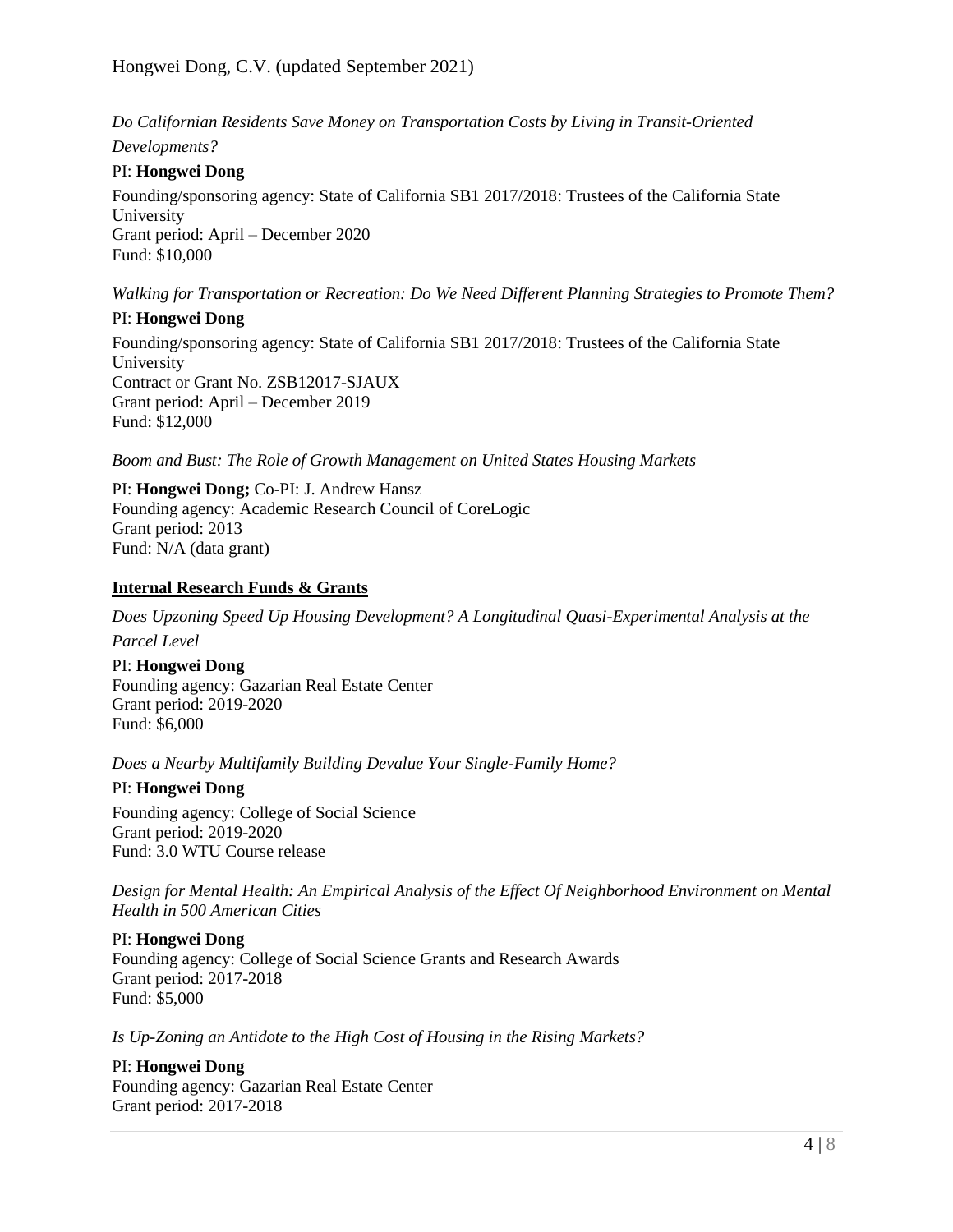Hongwei Dong, C.V. (updated September 2021)

Fund: \$6,000

*Residential Water Consumption in Fresno, California* 

PI: Chih-Hao Wang Co-PI: **Hongwei Dong**  Founding agency: Claude Laval Water Research Fund at Fresno State Grant period: 2015-2016 Fund: \$30,000

## **NATIONAL AND INTERNATIONAL CONFERENCE PAPERS**

**Dong, Hongwei**. Do Californian residents save money on transportation costs by living in transit-oriented developments? *Annual Meeting of the Association of Collegiate Schools of Planning*, online, November 05, 2020.

**Dong, Hongwei.** Does upzoning improve home affordability? A longitudinal quasi-experimental analysis at the parcel level. *Annual Meeting of the Association of Collegiate Schools of Planning*, Greenville, SC, October 24, 2019.

**Dong, Hongwei**, M. Li, M. Perez, C. Wang. Plan healthy neighborhoods to improve mental wellbeing: A case study in Fresno, California. *Annual Meeting of the Association of Collegiate Schools of Planning*, Buffalo, NY, October 25, 2018.

**Dong, Hongwei.** Is density an antidote to the high housing cost in the rising markets? Accepted for presentation at the *UK Housing Studies Association Conference*, Sheffield**,** UK, April 2018.

**Dong, Hongwei**, M. Li, M. Perez, C. Wang. Plan an integrated active travel and green infrastructure system for mental wellbeing in disadvantaged communities through crowdsourcing technology. The *2018 NSF Smart and Connected Communities PI Meeting*, Kansa City, March 2018.

**Dong, Hongwei.** Transit induced gentrification and the affordability paradox of TOD. *Association of Collegiate Schools of Planning Annual Conference*, Portland, OR, November 2016.

**Dong, Hongwei**. If you build rail transit in suburbs, will development come? *Association of Collegiate Schools of Planning Annual Conference*, Houston, TX, October 2015.

**Dong, Hongwei ,** and J. A. Hansz, The Geography of the recent housing crisis: the role of urban form. *Association of Collegiate Schools of Planning Annual Conference*, Philadelphia, PA, October 2014.

**Dong, Hongwei** and J. A. Hansz**.** Boom, bust, and recovery: the roles of urban form and land use regulations. *American Real Estate Society Annual Meeting*, San Diego, CA, April 2014.

**Dong, Hongwei.** Were home prices in new urbanist neighborhoods more resilient in the recent housing downturn? *North America Regional Science Conference*, Atlanta, GA, November 2013.

Zhu, Pengyu and **H. Dong**. Do residents of smart growth neighborhoods in Los Angeles travel "smarter"? *Transportation Research Board Annual Meeting,* Washington D.C., January 2013*.*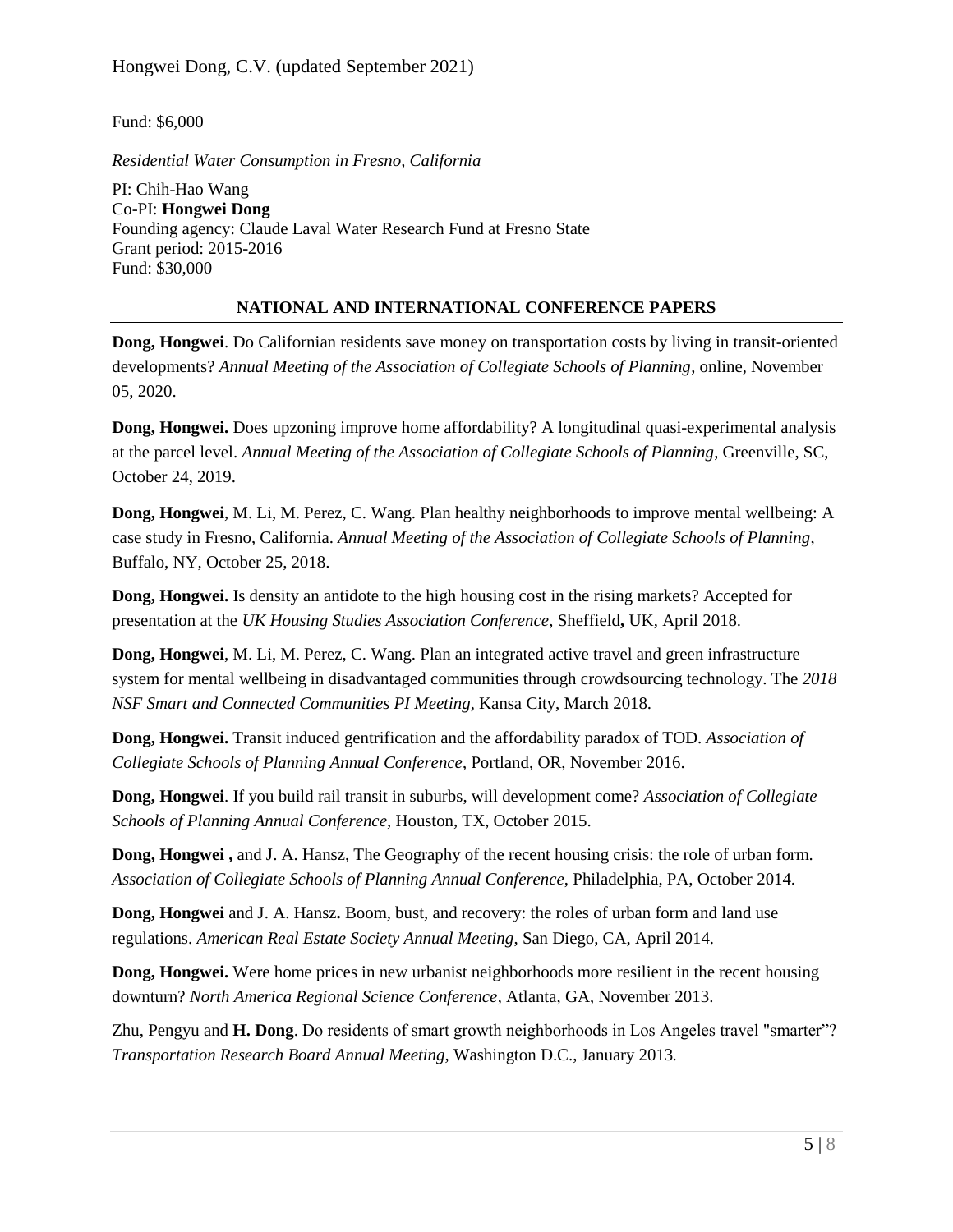**Dong, Hongwei**, and Pengyu Zhu. Smart growth neighborhoods in Portland and LA: a comparison study. *Association of Collegiate Schools of Planning Annual Conference*, Cincinnati, OH, November 2012.

**Dong, Hongwei**. Clustered or dispersed? Location decisions of commercial developers in the Portland metropolitan area. *Association of Collegiate Schools of Planning Annual Conference*, Salt Lake City, UT, October 2011.

**Dong, Hongwei**, and J. Gliebe. Are developers sensitive to smart growth policies? Evidence from the Portland metropolitan area. *Association of Collegiate Schools of Planning Annual Conference,*  Minneapolis, MN, October 2010.

#### **TEACHING EXPERIENCE**

| Geog 81/181: Introduction to Community Planning                                                                                                                                                                                                                           | 2011 - Present         |
|---------------------------------------------------------------------------------------------------------------------------------------------------------------------------------------------------------------------------------------------------------------------------|------------------------|
| <b>Independent Instructor</b><br>A lower-division general-education (GE) course that introduces urban planning theory and history and<br>major sub-fields in planning such as land use, transportation, housing and community development, and<br>environmental analysis. |                        |
| <b>Geog 167: People and Places</b>                                                                                                                                                                                                                                        | $2011$ - Present       |
| Independent Instructor<br>This course is a general education class which is designed to expose students to multi-cultural and<br>international knowledge and experiences.                                                                                                 |                        |
| <b>CRP 130: Transportation Planning</b>                                                                                                                                                                                                                                   | Spring 2020            |
| <b>Independent Instructor</b><br>This course is a general education class which is designed to expose students to multi-cultural and<br>international knowledge and experiences.                                                                                          |                        |
| Geog 143: GIS III (Spatial Analysis and Modeling)                                                                                                                                                                                                                         | 2012, 2013, 2014, 2019 |
| Independent Instructor (Lecture & Lab)<br>This course discusses spatial analysis and modeling in a GIS environment. Topics include spatial<br>estimation, terrain analysis, path analysis, network analysis, and spatial modeling.                                        |                        |
| <b>Geog 187T: Sustainable Transportation Planning</b>                                                                                                                                                                                                                     | Spring 2015            |
| <b>Independent Instructor</b><br>This course introduces sustainable transportation planning, including travel behavior and travel demand<br>model, transportation and land use, transportation finance, and American transportation policy.                               |                        |

## **UNIVERSITY & COMMUNITY SERVICES**

#### **University Service**

| Member, Campus Planning Committee                                     | Spring $2013$ – Present     |
|-----------------------------------------------------------------------|-----------------------------|
| Member, Center for Community and Regional Planning Advisory Committee | $2014 - 2017$               |
| Coordinator, Urban and Regional Transportation Cohort Group           | Fall $2012 -$ Spring $2013$ |

#### **College Service**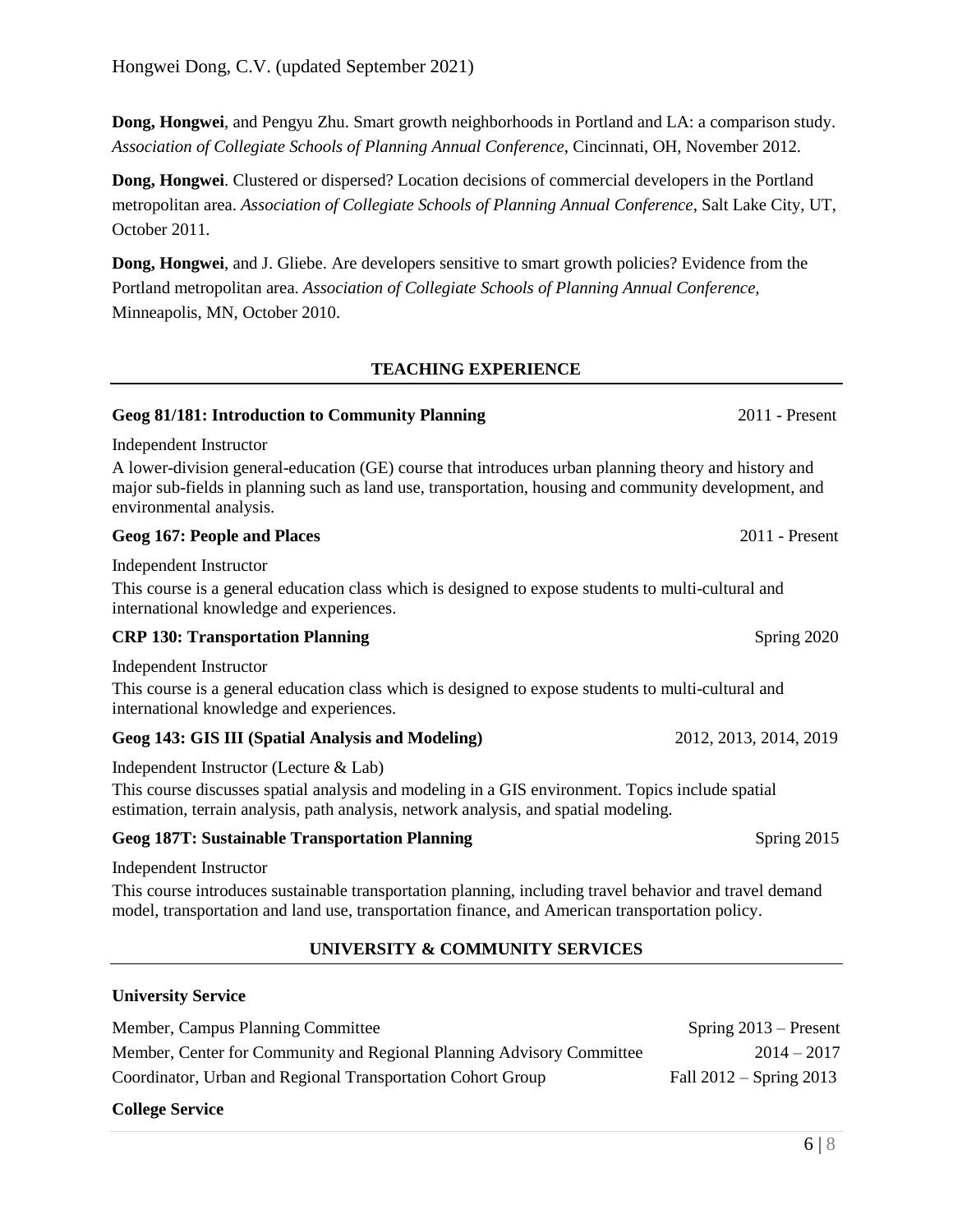| Member, Election Committee, College of Social Science                   | Fall 2020 - Present         |
|-------------------------------------------------------------------------|-----------------------------|
| Chair, Election Committee, College of Social Science                    | Fall $2018 -$ Spring $2020$ |
| Member, Budget Committee, College of Social Science                     | Fall 2018 - Present         |
| Member, Research Committee, College of Social Science                   | Fall 2012 - Fall 2015       |
| Member, Urban and Regional Planning Graduate Program Steering Committee | Fall 2013 - Fall 2014       |

### **Department Service**

| Chair, Curriculum Committee                                            | Fall 2018 – Present         |
|------------------------------------------------------------------------|-----------------------------|
| Member, Personnel Committee                                            | Fall $2018 -$ Spring $2020$ |
| Member, Research Committee                                             | Fall $2018$ – Present       |
| Interim Coordinator, Certificate Program of City and Regional Planning | Fall $2015 - 2018$          |
| Member, New Faculty Search Committee                                   | Fall $2012 -$ Spring 2013   |

### **Community Service and Outreach**

| <b>NSF Project Community Outreach</b>                                           | Fall 217 – Summer 2018      |
|---------------------------------------------------------------------------------|-----------------------------|
| Judge, Blueprint Awards Selection Committee                                     | Fall 2014 & 2015            |
| Instructor, GIS Training Workshop for Local Urban Planners                      | May 2015                    |
| Instructor, GIS Training Workshop for Tule River Indian Reservation, California | May 2014                    |
| Member, Fresno Council of Government: SB375 Taskforce Team                      | Aug. $2011$ – Present       |
| Member, San Joaquin Valley Blueprint Planners Toolkit Peer Review Network       | Apr. $2012$ – Present       |
| Chair, Chinese American Faculty Association at Fresno State                     | Fall 2013 - fall 2014       |
| Recruitment Chair, Asian Faculty & Staff Association at Fresno State            | Fall $2013$ – spring $2014$ |

## **Ad Hoc NSF Reviewer & Panelist**

| NSF (CIVIC): Panelist                                   | 2020             |  |
|---------------------------------------------------------|------------------|--|
| NSF (Smart and Connected Communities Program): Panelist | 2017, 2018, 2020 |  |
| NSF (Geography and Spatial Sciences Program): Reviewer  | 2016, 2018       |  |

## **Academic Conference Organization**

Conference Chair, 2020 Annual Meeting of the International Association China Planning (Virtual) Shenzhen, China, December 05-13, 2020

Vice Conference Chair, 2019 Annual Meeting of the International Association China Planning Size of the conference: 500+ attendees and 382 presentations Chengdu, China, June 14-16, 2019

Vice Conference chair, 2018 Annual Meeting of the International Association China Planning Size of the conference: 500+ attendees and 360 presentations Xian, China, June 30-July 01, 2018

# **Editorial Service** Member, International Editorial Advisory Board, *Housing Studies* 2020-present **Ad Hoc Journal Reviewer** Journal of the American Planning Association 2016, 2017, 2020